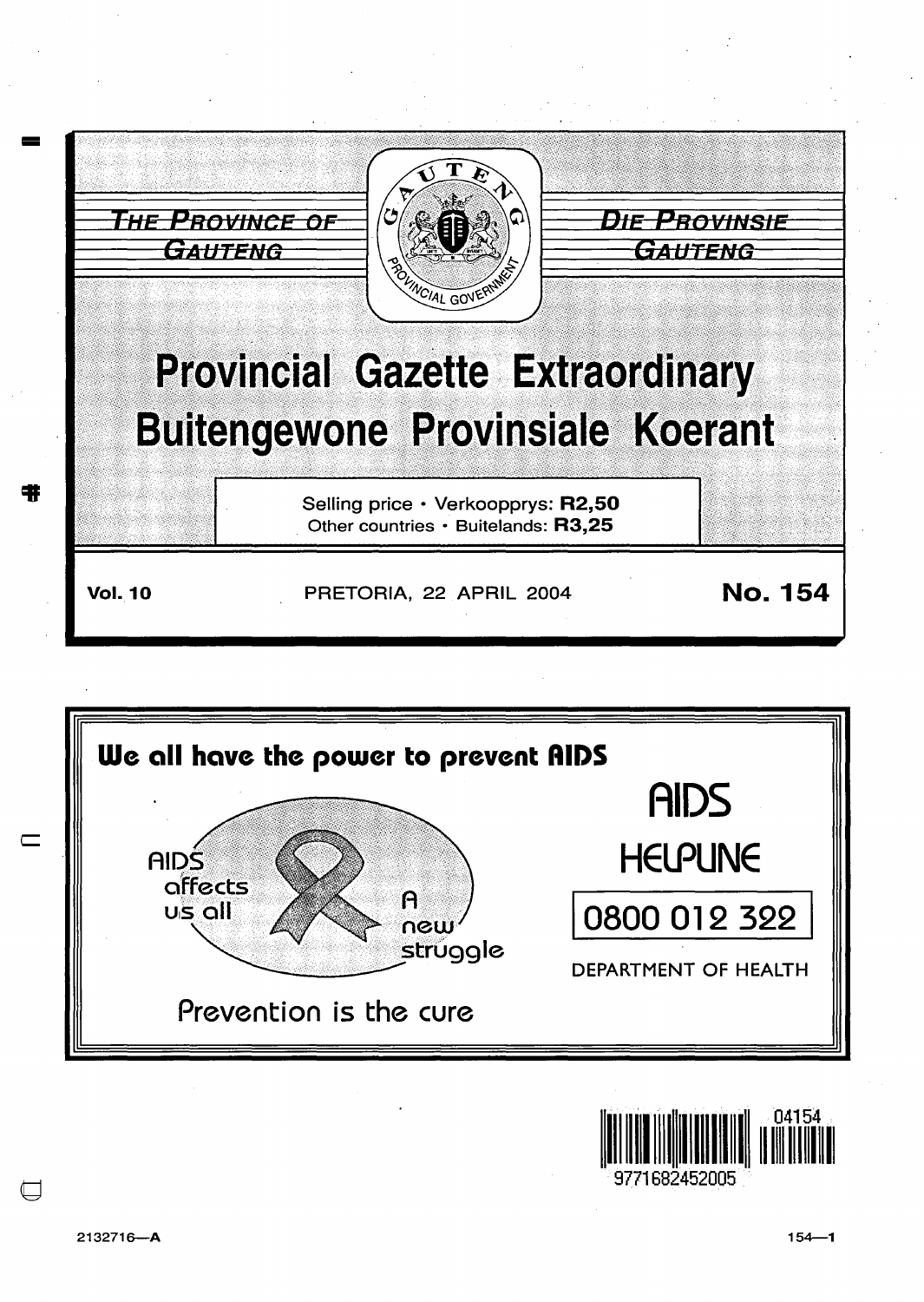$\sim 10^{11}$  and

|      | <b>CONTENTS</b>                                                                                                       |            |                |
|------|-----------------------------------------------------------------------------------------------------------------------|------------|----------------|
| No.  |                                                                                                                       | Page<br>Nο | Gazette<br>No. |
|      | <b>GENERAL NOTICE</b>                                                                                                 |            |                |
| 1186 | Constitution of the Republic of South Africa (108/1996): First meeting of the Gauteng Provincial Legislature pursuant |            | 154            |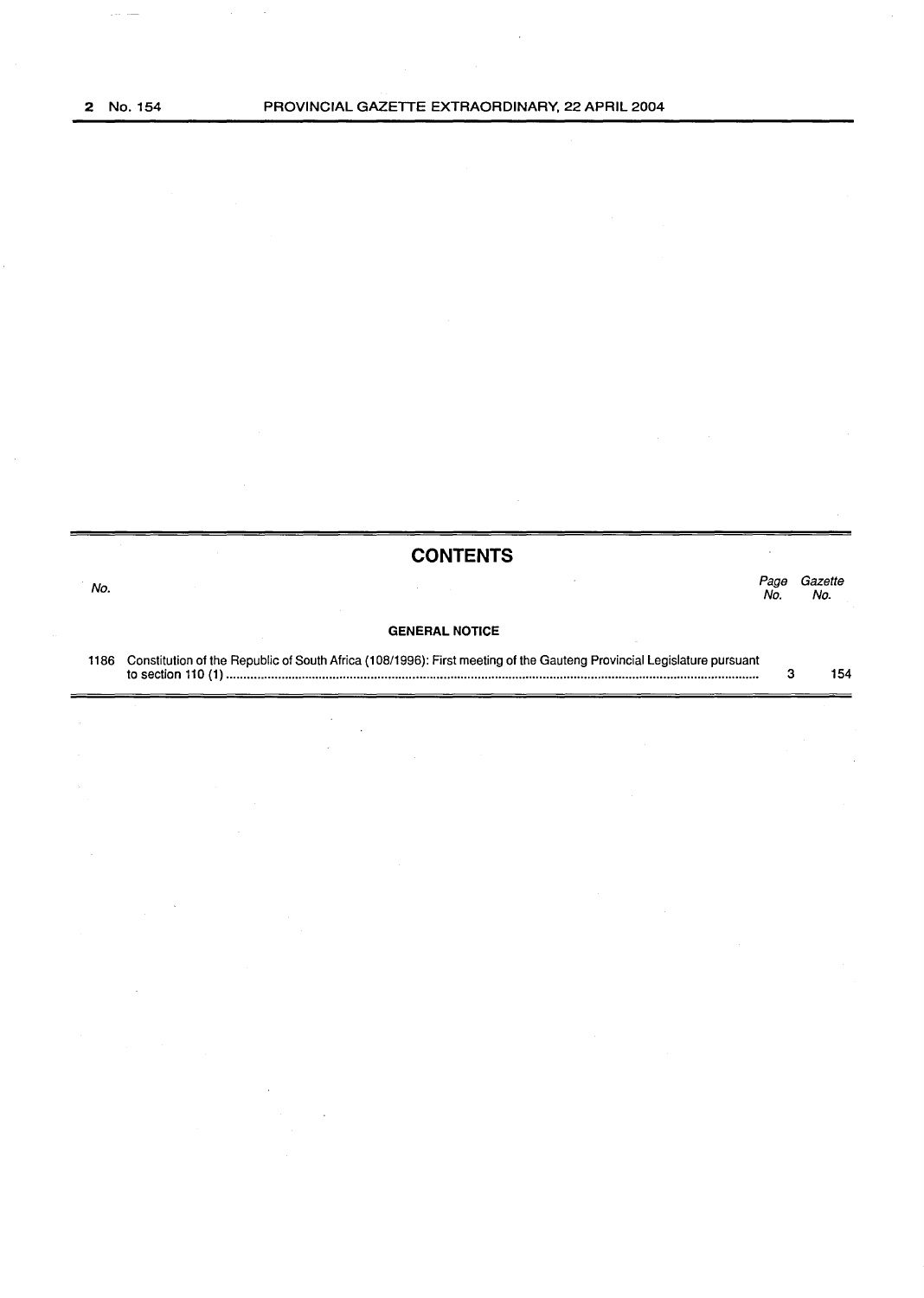## GENERAL NOTICE

## NOTICE 1186 OF 2004

## JUDGE PRESIDENT OF THE TRANSVAAL PROVINCIAL DIVISION OF THE HIGH COURT OF THE REPUBLIC OF SOUTH AFRICA (PRETORIA)

## Notice of the first meeting of the Gauteng Provincial Legislature pursuant to section  $110(1)$  of the Constitution of the Republic of South Africa Act 108 {1996)

It is hereby notified for general information that under and by virtue of the power vested in me in terms of section 110(1), read with sections 111(2) and 128(2) of the Constitution of the Republic of South Africa Act, (Act 108 of 1996), I, B M Ngoepe, Judge President of the Transvaal Provincial Division of the High Court, have fixed Monday, 26 April 2004, at 10:00, as the date and time, and the Selborne Hall in the Provincial Legislature building, Johannesburg, as the place for the swearing in of elected members, nomination and election of the Premier of the Gauteng Province, and thereafter for the nomination and election of the Speaker and Deputy Speaker of the Legislature.

Signed on this 21st day of April 2004 at Johannesburg.

HONOURABLE JUSTICE B M NGOEPE<br>JUDGE PRESIDENT OF THE TRANSIVAAL PROVINCIAL DIVISION OF THE HIGH COURT